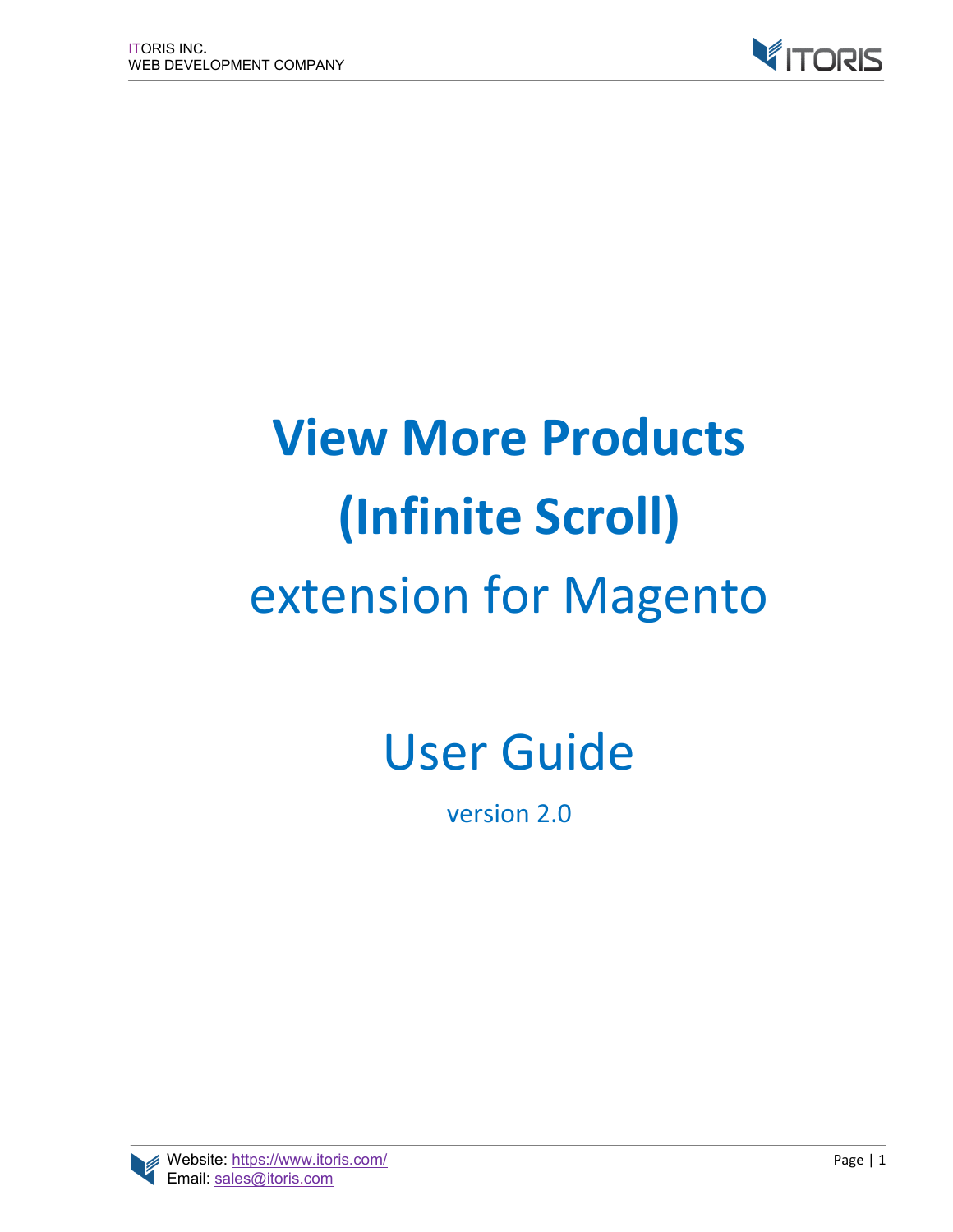

#### **Contents**

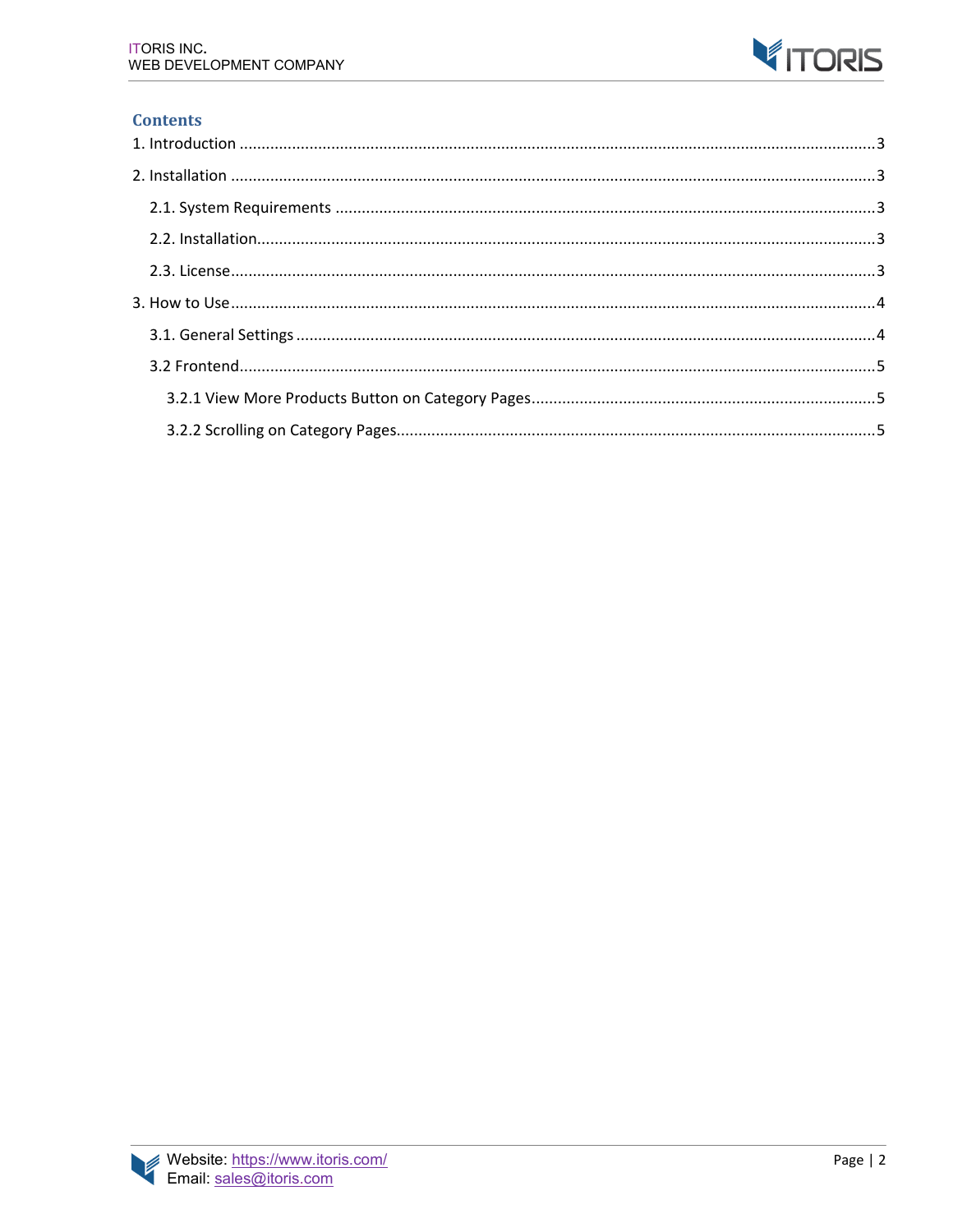## **1. Introduction**

The document is a User Guide for extension **View More Products (Infinite Scroll)** created for Magento websites. It describes the extension functionality and provides some tips for a quick start.

The extension official page – https://www.itoris.com/magento-view-more-products.html

The purpose of the View More Products extension for Magento is to load the next page automatically with AJAX, avoiding "next page" clicks. There are several ways to surf a catalog: the "Load More" button and infinite scroll. The admin can customize the button by changing its title or editing the load more text. The product auto-loading is available on category pages and search results pages. All the settings can be configured for each store view as well.

# **2. Installation**

#### **2.1. System Requirements**

The extension works under Magento from 1.4.x and higher. The extension works with Apache 1.3.x and higher, PHP 5 or higher, Linux or IIS.

#### **2.2. Installation**

Download the extension installation zip package from your account at https://www.itoris.com/ and unpack it to the root of your Magento site by (S)FTP. Then flush cache in your Magento backend following **System > Cache Management**.

#### **2.3. License**

Please find the license agreement at https://www.itoris.com/magento-extensions-license.html

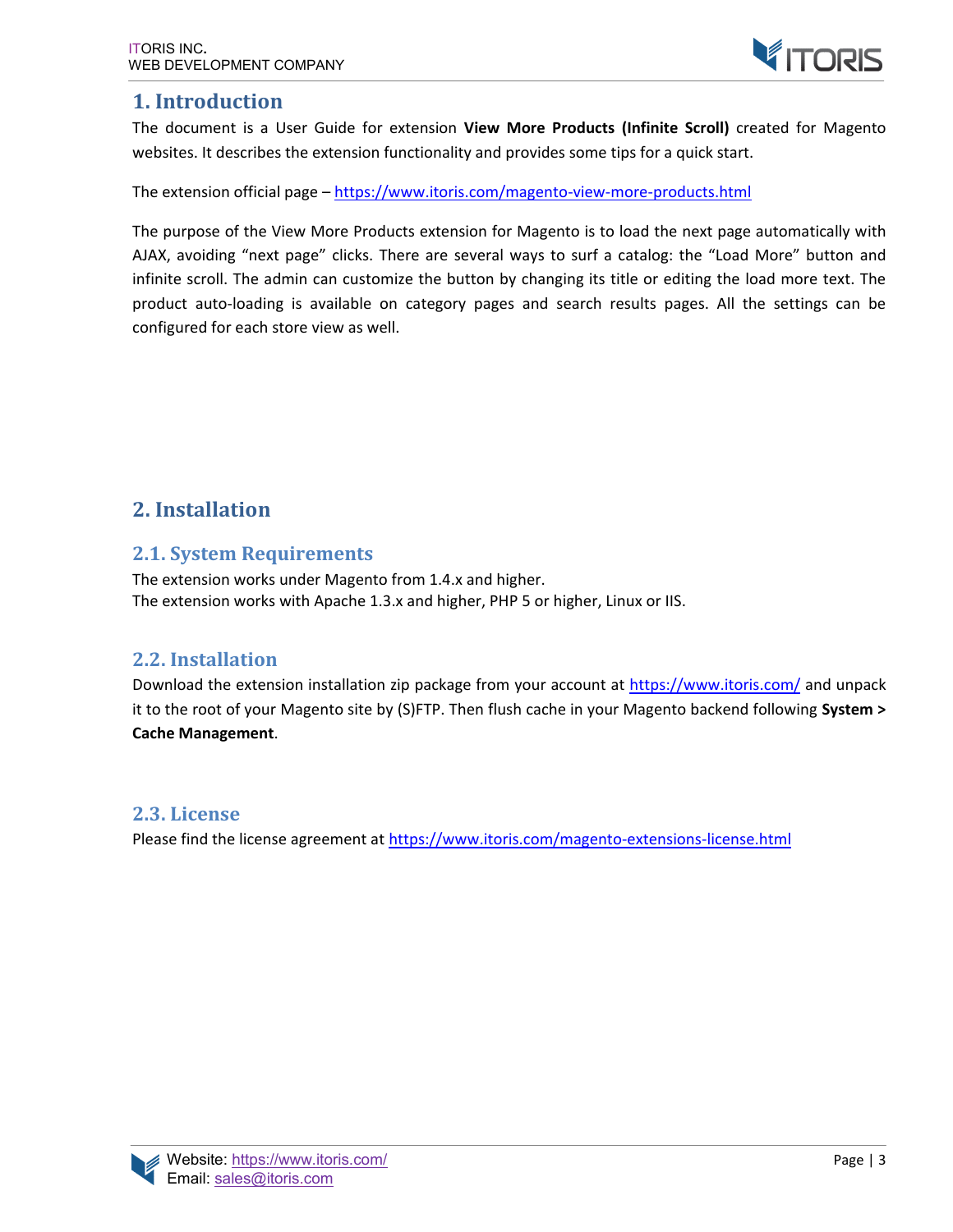

### **3. How to Use**

#### **3.1. General Settings**

The general settings are available in System > ITORIS Extensions > View More Products.

**Extension Enabled** - enables or disables the extension.

Loading More Text - allows customizing the text that will be available while scrolling the pages. or disables the extension.<br>ustomizing the text that will be available while scrolling the<br>comizing the text that customers press to view more product<br>re two options available.

**View More Text** – allows customizing the text that customers press to view more products.

**Load more method** – there are two options available.

- **By clicking button** loads more products using the button.
- **By clicking button** loads more products using the button.<br>• On page scroll automatically showing the next pages automatically when the customers scroll the pages down.

| Catalog<br><b>Dashboard</b><br><b>Sales</b>                                                        | <b>Customers</b><br><b>Promotions</b>                 | <b>Newsletter</b><br><b>CMS</b><br>Reports | C Get help for this page<br>System |
|----------------------------------------------------------------------------------------------------|-------------------------------------------------------|--------------------------------------------|------------------------------------|
| Current Configuration Scope:<br>Default Config<br>$\overline{\phantom{a}}$<br><b>Manage Stores</b> | <b>View More Products Configuration</b>               |                                            | 4 Back<br>Save Settings<br>Reset   |
|                                                                                                    | <b>View More Products</b><br><b>Extension enabled</b> | Yes                                        | $\overline{\phantom{a}}$           |
|                                                                                                    | <b>Loading More Text</b>                              | Loading more products                      |                                    |
|                                                                                                    | View More Text*                                       | View More Products                         |                                    |
|                                                                                                    | Load more method                                      | By clicking button                         | $\overline{\phantom{a}}$           |
|                                                                                                    |                                                       |                                            |                                    |